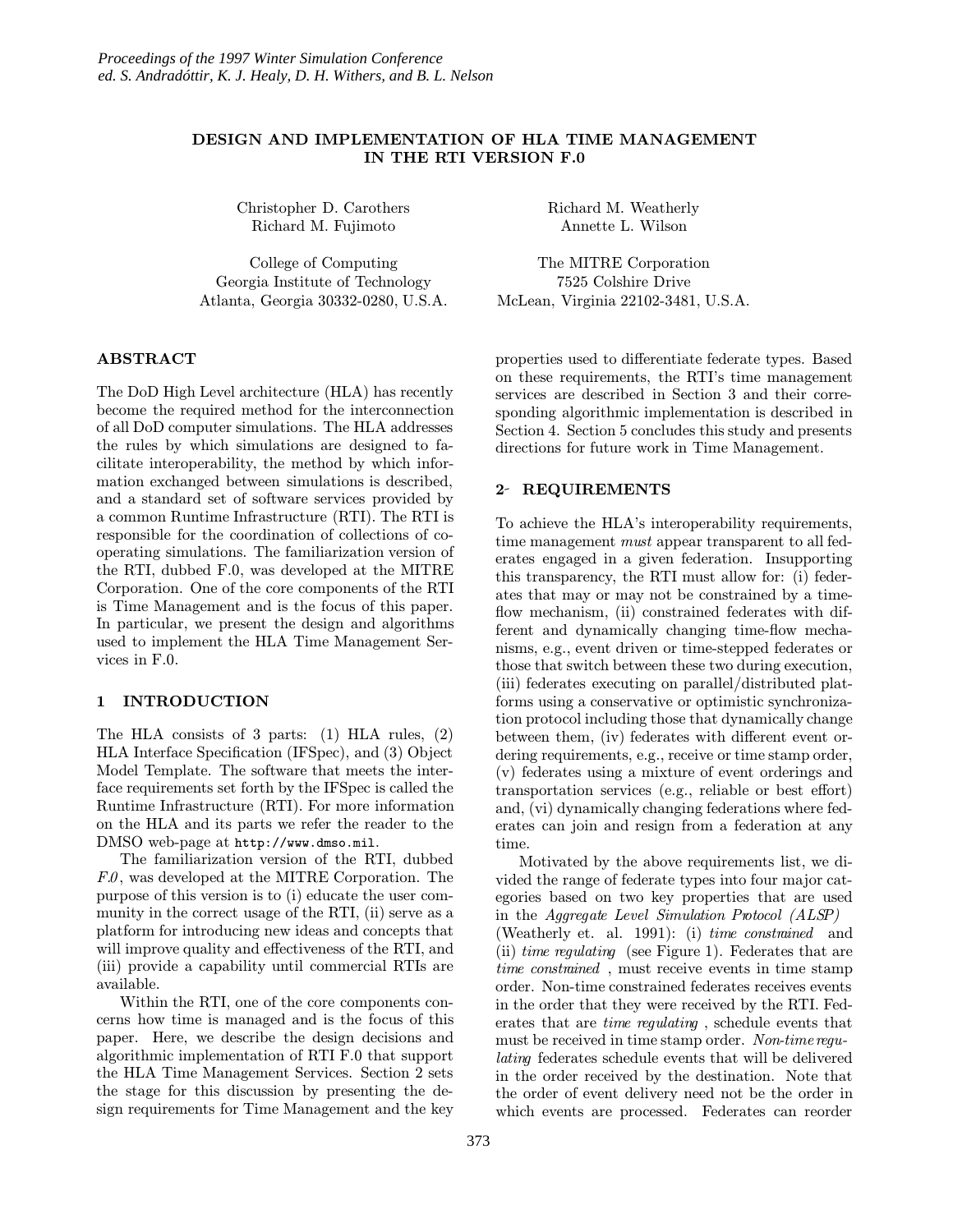|                      | <b>Time Regulating</b>                                    |                                                                     |
|----------------------|-----------------------------------------------------------|---------------------------------------------------------------------|
|                      | TRUE                                                      | <b>FALSE</b>                                                        |
| TRUE<br>Constrained  | <b>Strict Time</b><br><b>Synchronized</b><br>Federate     | <b>Monitor</b> or<br><b>Federation</b><br><b>Management</b><br>Tool |
| Time<br><b>FALSE</b> | <b>Aggressive Time</b><br><b>Synchronized</b><br>Federate | <b>Externally</b><br><b>Synchronized</b><br>Federate                |

Figure 1: Simulator Types Based on the Time Constrained and Time Regulating Properties

events once delivered.

The first major federate category is *strict time* synchronized. To be in this category, a federate must be time constrained and time regulating. Example federates include simulations synchronized by conservative (e.g. ALSP) and/or optimistic (e.g. Time Warp (Jefferson 1985)) protocols. Optimistic federates are included here because despite allowing outof-time stamp order execution, the order of committed events (i.e., events not rolled back) strictly adheres to the time stamp order processing rule.

The next major federate category is aggressive time synchronized. Here, federates are not time constrained, but still schedule time stamped events. A federate falling into this category would be a DIS federate (DIS Steering Committee, 1994) that would like to interoperate with other ALSP federates. In this example, the DIS federate is able to process events in "real-time" and not have its time advance constrained by the progress of other federates in the federation. The caveat is that the DIS federate could receive events in its past and process events out of order, which is allowed by the DIS protocol. Because, ALSP requires strict time stamp order processing of events, the DIS events sent to ALSP federates must be time stamped. By having a time regulating, DIS federate, events will be properly time stamped.

The third major federate category is *monitor*. This kind of federate is time constrained, but only schedules receive order events to be sent to other federates. The reasoning for the viewer category is that federations will need management tools that display time stamped information, but would schedule "outof-time" receive order events, such as forcing a federate to resign from the federation or requesting certain status information, such as the length of the RTI's event queues.

The last major federate category is *externally syn*chronized. These federates are synchronized by some mechanism outside of the RTI. Consequently, the are not constrained by the RTI's time management services and schedule only receive order events. Here, the RTI serves as a message passing library and time management services, while invoked, do not manage the federate's advancement of simulated time. This category of federates would be used in a DIS federation, such as Synthetic Theater of War (STOW) (Aronson 1996), which uses a real-time clock that is external to the RTI to control the advance of simulated time. Because this federation contains non-time constrained federates, there is no need to schedule time stamp events, thus all federates have their time regulating property turned off.

Additionally, the RTI must not only allow federates of different types to interoperate but also allow federates to change their type by toggling the time constrained and time regulating properties during federation execution.

### 3- TIME MANAGEMENT SERVICES

In this section, we review the HLA Time Management Service set forth in the IFSpec. These services encompass two aspects of federation execution: (i) Transportation services and (ii) Time advance services. Each of these is discussed in the sections below.

### 3.1 Transportation Services

The categories of transportation service are distinguished by (i) reliability of event delivery, and (ii) event ordering. With respect to reliability, version F.0 of the RTI offers two levels of service. Reliable delivery guarantees that any message sent using this service will arrive intact at the proper destination. This level of reliability comes at the cost of increased latency. Example federates using this service would be ALSP. Best effort delivery reduces latency, but does not guarantee delivery. Example federates using this service would be DIS.

Event ordering characteristics specify the order and time at which events may be delivered to federates and are central to the HLA time management services. In accordance with the 1.0 IFSpec, F.0 offers two ordering mechanisms. Receive order events are passed to the federate in the order that they were received. Logically, incoming events are placed at the end of the a first-in-first-out (FIFO) queue, and are passed to the the federate by removing them from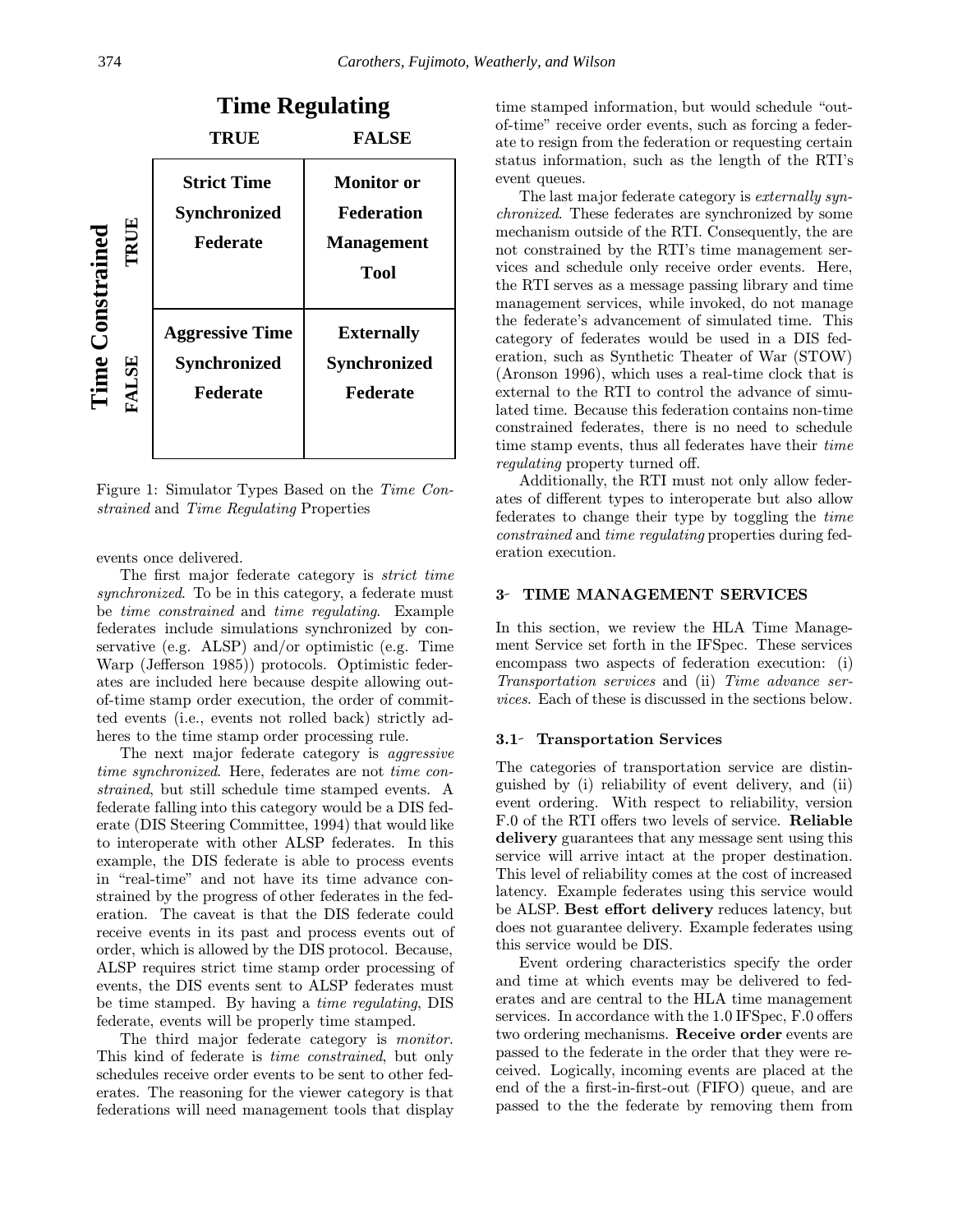the front of this FIFO queue. Time stamp order (TSO) events utilizing this service will be delivered to time constrained federates in time stamp order. Further, the time advance services guarantee that no event is delivered to a federate "in its past", i.e., no TSO event is delivered that contains a time stamp less than the federate's current logical time. A conservative synchronization protocol is used to implement this service. TSO events sent to non-time constrained federates will be delivered as receive order events.

Earlier versions of the HLA Time Management Services called for the following additional ordering services: (i) priority order, (ii) causal order and (iii) causal and totally order. After several iterations through the IFSpec approval process, these services were excluded from the HLA Baseline Definition (IFSpec 1.0). Because the F.0 design team's charter was to build an RTI that strictly adheres to this baseline definition, these additional services were not to be included in F.0.

# 3.2 Time Advance Services

The time advance services serve several purposes. First, it provides a protocol for the federate and RTI to jointly control the advancement of logical time. The RTI can only advance the time constrained federate's logical time to T when it can guarantee that all TSO events with time stamp less than or equal to T have been delivered to the federate. At the same time, conservative federates must delay processing any local event until their logical time has advanced to the time of that event, while optimistic federates will aggressively process events and rollback when it receives a TSO event in its past and use T as an estimate of global virtual time (GVT) for fossil collection.

To insure the RTI properly delivers TSO events, a conservative synchronization protocol implements the TSO event delivery service and is used to advance logical time. The principal task of the protocol is to determine a value called Lower Bound Time Stamp (LBTS) for each federate, which is defined as a lower bound on the time stamp of future TSO events that it will receive from other federates.

Among *time constrained* federates, there are three subclasses of federates: (i) *conservative event-driven*, (ii) conservative time-stepped, and (iii) optimistic. For each of these federate subclasses, the following three time advance service have been devised.

Time Advance Request with parameter  $t$  requests an advance of the federate's logical time to t. This service is intended to be used by conservative time-stepped federates where  $t$  denotes the time of the next time step. Invocation of this service by a time constrained federate implies that the following events are eligible for delivery to the federate: (i) all receive order events, and (ii) all TSO events with the same time stamp that are less than or equal to t. When the RTI can guarantee that it has passed to the federate all such events, the RTI invokes the Time Advance Grant service, notifying the federate that its logical time has been advanced to t. Upon receiving the grant, the federate may proceed to the next time step.

Next Event Request with parameter  $t$  requests an advance to logical time  $t$ , or the time stamp of the next TSO event from the RTI, whichever is smaller. By invoking this request, the federate guarantees it will not produce any new TSO messages in the future with a time stamp less than  $t$  plus the federate's lookahead if that federate does not receive any additional TSO messages. This service is intended to be used by conservative event-driven federates where t denotes the time of the next local event within the federate that is to be processed. After invocation of this service, the RTI will deliver all receive order events and either (i) deliver the next TSO event (and all other time stamp order events with exactly the same time stamp) if that event's time stamp is less than or equal to  $t$  and advance logical time to the time of that TSO event, or (ii) not deliver any TSO events and advance logical time to t. In either case, the RTI calls the Time Advance Grant service, notifying the federate of the completion of this request and that logical time has been advanced.

**Flush Queue Request** with parameter  $t$  requests an advance to logical time  $t$ , or the time stamp of the next TSO event, or LBTS, whichever is smaller and deliver all receive order and TSO events currently residing within the RTI. This service is intended to be used by optimistic federates, where  $t$  denotes the time of the next local event within the federate that is to be processed. After invoking this service, the RTI will deliver all TSO events regardless of their time stamp, should any exist, then advance logical time to the minimum of t, LBTS, and the smallest time stamp of any delivered TSO event and then call the Time Advance Grant service, notifying the federate that logical time has been advanced.

To support optimistic federates, the RTI provides a Retract service that allows federates to "unschedule" previously sent events. When a federate schedules an event, the RTI provides the federate with a Event Retraction Handle. To retract an event, the federate invokes the Retract service with the appropriate Event Retraction Handle as the parameter. If the retracted event has already been passed to the federate, the retract service is forwarded to that federate.

For non-time constrained federates, the time advance services will deliver all receive order events (recall that for non-time constrained federates all events are treated as receive order) and immediately advance the federate's logical time to the requested time via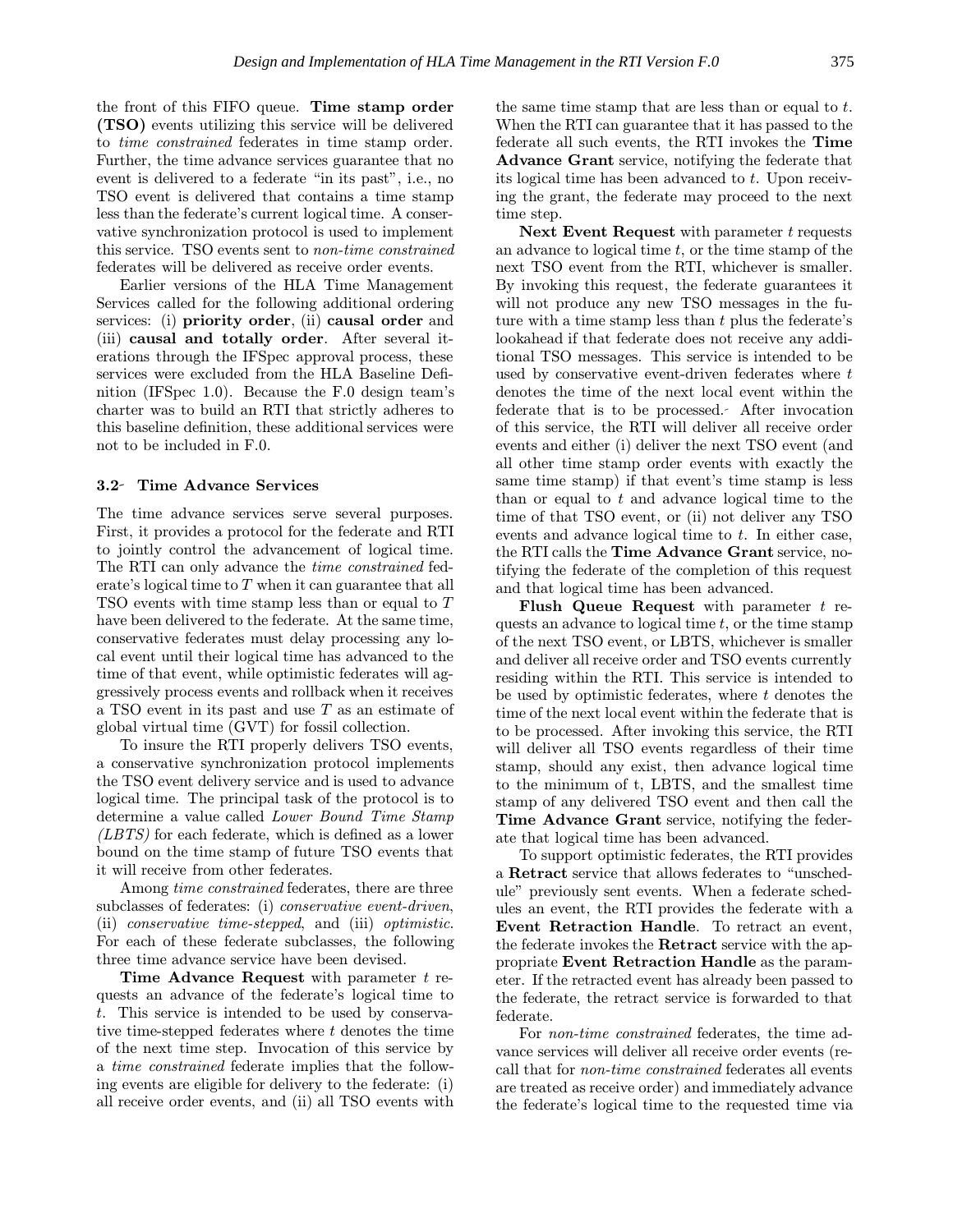## the Time Advance Grant service.

A lookahead value is specified for each federate. Lookahead defines the minimum distance into the future that a TSO message will be scheduled. A federate may change its lookahead during the federation execution, however, a decrease in the federate's lookahead by an amount  $k$  does not take effect until the federate has advanced k units of time.

An important assumption in using these time advance services is that federates must have non-zero lookahead. Because each service will not advance time until the RTI can unconditionally guarantee that all events less than or equal to some time t have been delivered, federates with a zero lookahead may cause the federation to deadlock (Fujimoto 1996). Changes to allow zero lookahead federates have been developed and should appear in RTI version 1.0.

## 4 IMPLEMENTATION

In designing the algorithms necessary to support all the requirements placed on the RTI by an unpredictable federate, every effort was made to avoid RTI modality. The RTI must be able to honor service calls in any order. This leads naturally to a finite state machine design philosophy for the time manager. The completion of every service call will leave the time manager in a position to accept any subsequent service call. The context of service calls, if any, is captured in the state variables of the time manager. As part of this design philosophy, the time management algorithms were constructed to ensure reliability and to facilitate implementation. Consequently, these algorithms avoid the use of potentially unreliable distributed programming constructs, such as global synchronizations.

While the IFSpec is quite detailed in the regard to the data flow into and out of each HLA Service, the design team made two assumptions to ease the development effort required to implement F.0.

(i) All federates are fully connected by point-to-point, reliable, FIFO communication links. The Adaptive Communication Environment (ACE) (Schmidt 1993) was chosen to support the communications layer of F.0 because it supported reliable communications between programs started by different users without having to resort to using "remote-shells", which has been shown to have security problems. Because ACE uses the TCP/IP protocol which is reliable, FIFO, point-to-point, it was decided all algorithms should take advantage of this communications property whenever possible.

(ii) All TSO messages are sent reliable and FIFO. The question of designing a synchronization algorithm that allows best-effort, TSO messages remains unresolved. Due to the F.0 tight delivery schedule, the design team did not have time to adequately investigate this issue. Accordingly, it was decided that all TSO messages must sent over a reliable communication link. The FIFO property assumption is added because the F.0's communications layer supported it, allowing for a straight-forward synchronization algorithm to be used. It should be noted that federates can send best-effort, TSO message, however, the synchronization algorithm currently used will not guarantee that messages will be delivered in TSO order.

In this section, we provide a detailed description of F.0's time management implementation. The first major design constraint concerned the issue of concurrency or "threadedness" within the RTI. This issue and its implications for F.0 are discussed. Next, we present an overview of F.0's object hierarchy and then devote the remainder of this section to the implementation of F.0's time management algorithms.

### 4.1 RTI Threading

The predecessors to the F.0 RTI are the 0.1 thru 0.33 versions. In this sequence of prototype RTIs, the core components of the RTI were divided into independent threads of computation taking the form of CORBA servers. This partitioning of the code was along the lines of the RTI services provided (i.e. the Time Manager thread serviced all time advance service requests). CORBA was used to implement prototype RTIs and CORBA IDL was used as the original application programmer interface language. The AMG selected CORBA IDL because of its operating system and programming language independence. The RTI implementation team choose CORBA for the support it provided in the rapid development of distributed systems. The CORBA-based RTI allowed experience to be gained with infrastructure software that was separate from the federate. This was the implementation approach already being taken by many large analytic systems such as JWARS (see http://afmsrr.sc.ist.ucf.edu/resource/jwars.html).

When the  $0.X$  version series was delivered, it became increasingly clear that the performance demands of other systems in the HLA community would not be met, such as ModSAF (see http://www.ait.nrl.navy.mil/modsaf). The reason for this lies with the number of costly interprocess communications (IPC) hops taken in the RTI to deliver a single message to the federate.

To address the concerns of performance-demanding federates, the AMG decided that F.0 should be a singly-threaded library that links directly into the federate's program. By having a singly-threaded RTI, the possibility of race conditions and deadlock is reduced. Moreover, time consuming IPCs and context switches are eliminated. However, the consequence of this decision is that it complicates federate imple-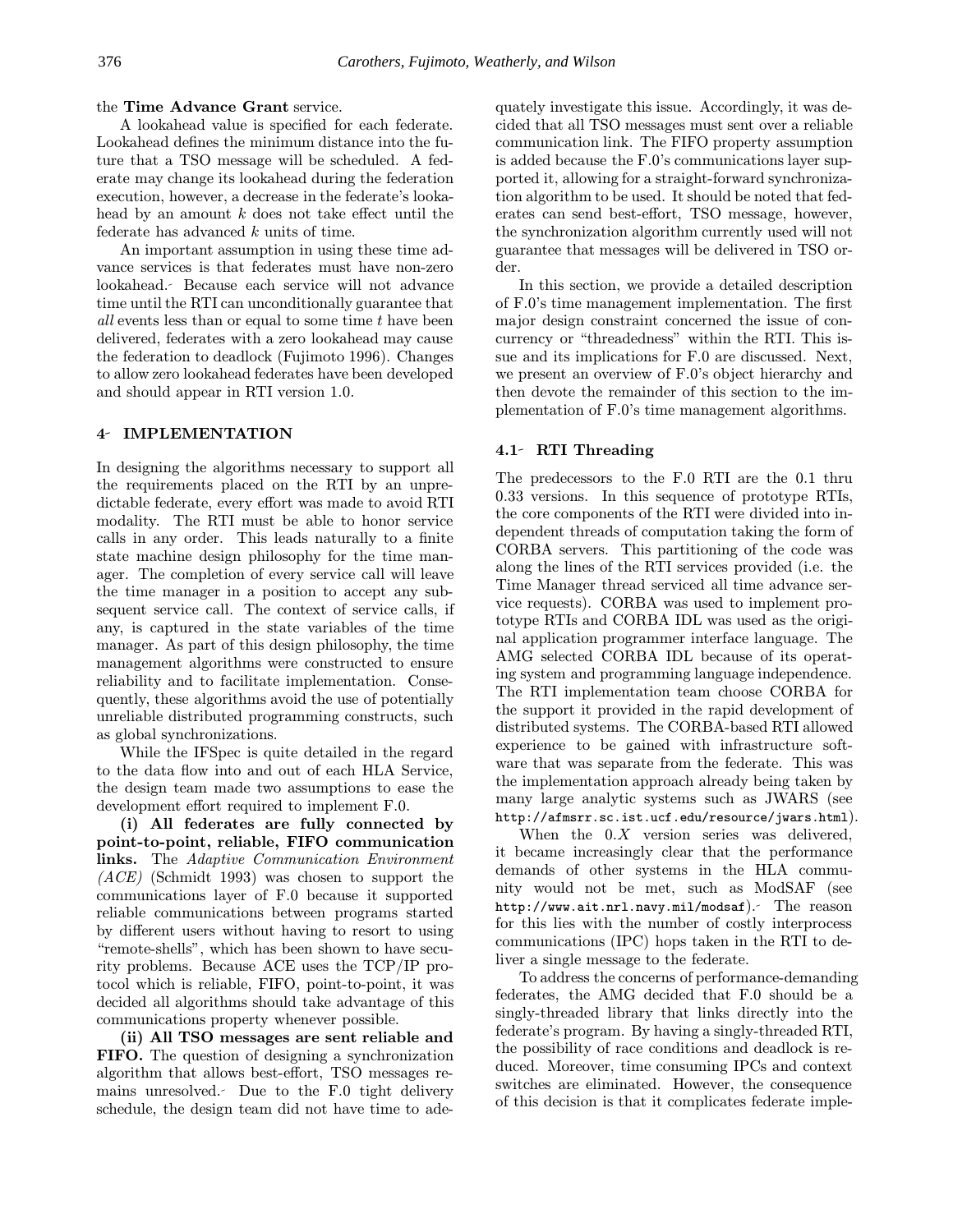

Figure 2: Version F.0's Object Hierarchy

mentations. In particular, the federate must explicitly yield control to the RTI so it can process service requests and deliver data to the federate. How this issue is addressed in F.0 is discussed in the next section below.

## 4.2 Object Hierarchy

The RTI, shown in Figure 2, is composed of three main parts: (i) RTI Ambassador, (ii) Federate Ambassador, and (iii) Internal RTI Managers. The solid lines represent service invocations either from the federate into the RTI or vice versa. The dashed represent intra-RTI service invocations between the different RTI Internal Managers. The first two parts of the RTI are used to pass information from the RTI to the federate and vice versa. The RTI Ambassador serves as an interface for marshalling service requests made by the federate to the appropriate RTI Internal Manager. The Federate Ambassador serves as an interface for marshalling service request responses, such as events or Time Advance Grants, from the RTI to the federate. Each federate must provide an implementation of the Federate Ambassador's services. The interface to both the RTI Ambassador and the Federate Ambassador are subject to HLA standards.

The Internal RTI Managers support five categories of run-time services. The Object Manager implements the object creation, object destruction, ownership, object publication and object subscription services. The Interaction Manager implements the services that create and destroy interactions as well as interaction publication and subscription services. The Time Manager implements the services for advancing logical time and will be discussed in detail. The Transportation Manager is used to send and receive data and supports the services provided by the other managers. The federation management services are implemented in the RTI Ambassador.

In keeping with the above design constraint, the RTI is designed to be linked in as part of the federate to form a single simulation with only one thread of control. To reduce the effort involved in integrating federates with a single threaded RTI, F.0 provides a tick service in the RTI Ambassador that gives the thread of control to the RTI and that ensures that all the necessary internal RTI functions and service requests are completed.

When a federate requests the tick service, that request is sent to the Tick Manager. The Tick Man*ager* then invokes the **tick** service provided by each of the RTI Internal Managers to perform their necessary functions. For example, suppose a federate issues a Time Advance Request for some time,  $t$ . For the RTI to process this request, the tick service must be invoked. Upon doing so, the Tick Manager would invoke the *Transportation Manager's* tick service. Having the single thread of control, the Transportation Manager would deliver pending events from the network up to the Time Manager, where they are enqueued into the appropriate queue (either TSO or receive order). When the Transportation Manager's tick service completes, control is returned back to the Tick Manager who immediately gives control to the Time Manager by invoking its tick service. The *Time Manager*, seeing there is a pending **Time** Advance Request, examines the receive order and TSO queues and delivers the appropriate events to either the Object Manager or Interaction Manager, who then directly forwards the event, if necessary, to the Federate Ambassador. Note, the Tick Manager was bypassed in delivering events from the Time Manager to the Federate Ambassador. This was done to expedite the event delivery process. After the Time Manager's tick service completes, the Tick Manager gains control and similarly invokes the tick service on the Object and Interaction Managers. Once, the Tick Manager has "ticked" all the managers, control is returned to the federate. In practice, the federate will need to invoke the tick service more than once (i.e. "poll" the RTI) before the Time Advance Grant will be issued.

## 4.3 Time Management State Transitions

Internal to RTI Time Management there are six states used to determine what actions need to be completed and ensure that these actions occur in the correct order. These six states and their respective transitions are described below: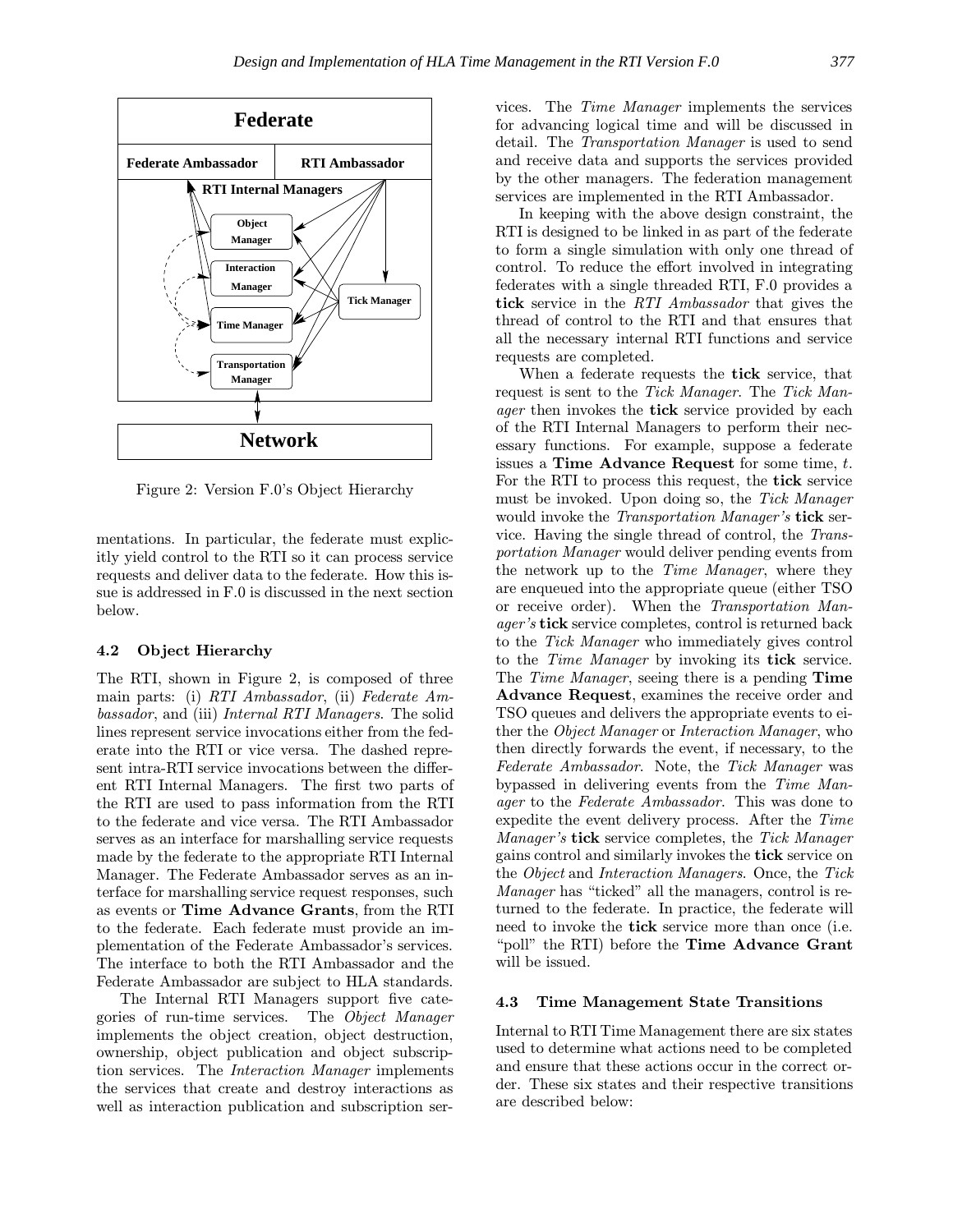Initialized: Prior to joining a federation but after the RTI has been initialized, the Time Manager is placed in this state.

Joining: When the federate invokes the **Joining** Federation service, the Time Manager moves from the Initialized state to this state.

Idle: Once the federate joining process is completed, the Time Manager transitions to this state.

Time Pending: When the federate invokes the Time Advance Request service, the Time Man*ager* moves from the *Idle* state to this state. Next, the Time Manager's tick service (called via the Tick Manager) will in turn invoke the Do Time Pending decision service (discussed below) based on being in this state and deliver the appropriate receive order and TSO events. Having completed the service request, the Do Time Pending service will issue the Time Advance Grant and transition back to the Idle state.

Event Pending: When the federate invokes the Next Event Request service, the Time Manager moves from the Idle state to this state. Next, the Time Manager's tick service will in turn invoke the Do Event Pending service (see below) based on being in this state and deliver the appropriate receive order and TSO events. Having completed the service request, the Do Event Pending service will issue the Time Advance Grant and transition back to the Idle state.

Flush Pending: When the federate invokes the Flush Queue Request service, the Time Manager moves from the Idle state to this state. Next, the Time Manager's tick service will in turn invoke the Do Flush Queue Pending decision service (see below) based on being in this state and deliver the appropriate receive order and TSO events. Having completed the service request, the Do Flush Queue Pending service will issue the Time Advance Grant and transition back to the Idle state.

#### 4.4 TSO Event Queue Case Groupings

During a time advance request-grant cycle, the RTI must determine which TSO messages are eligible for delivery to the federate. In making this determination, the RTI must consider the relationship between (i) the time stamp of the event at the head of the TSO queue, (ii) the requested time to which the federate wishes to advance and (iii) LBTS. Shown in Figure 3 are the six relationship cases between these three factors, and how a decision is reached as to whether the RTI should (a) grant, (b) deliver a TSO event, or (c) do nothing. Head denotes the time stamp of the event at the head of the TSO queue. LBTS denotes the lower bound time stamp on any event that could be sent to this federate in the future. t denotes the time to which the federated has requested to advance.



Figure 3: Time Stamp Order Event Queue Case Groupings

The white dot is used to denote a strictly less than relationship.

We argue that these six cases provide a complete coverage of all possible values for these three factors. To make this argument, consider the following case groups: (i) cases 1 and 2, (ii) cases 3, and 4, and (iii) cases 5, and 6. We observe that in each of these groups, the value of  $t$ , which denotes the request time, spans the entire time line. Thus, each of these groups considers all possible values of t. Next, we observe that groups (i) and (ii) together cover all possible relationships between the the head of the TSO queue, and LBTS. Last, we observe that group (iii) covers all the cases when the TSO queue is empty and no head exists. Consequently, these six cases provide complete coverage.

Now, the case grouping names shown in Figure 3 denote the action generally taking by the Time Manager when in that particular case. Consider the Grant Cases( cases 1, 3, and 5): we observe that the request time is always smaller than either the head of the TSO queue or LBTS. Because of this, we know it is safe for the Time Manager to issue a Time Advance Grant to the request time, t. Likewise, in the Deliver Data Case (case 2), since the head of the TSO queue is the smallest of the three factors, we can always deliver the event that is at the head of the TSO queue. Last, in the Pending Cases (cases 4 and 6), the RTI can neither grant nor deliver data since both the request time and head of the TSO queue are greater than or equal to LBTS. Note, there are some exceptions to the actions taken by the Time Manager, depending on the time advance service.

In the next section, we present the algorithm for servicing a Time Advance Request. Due to space limitations, we are unable to present the algorithms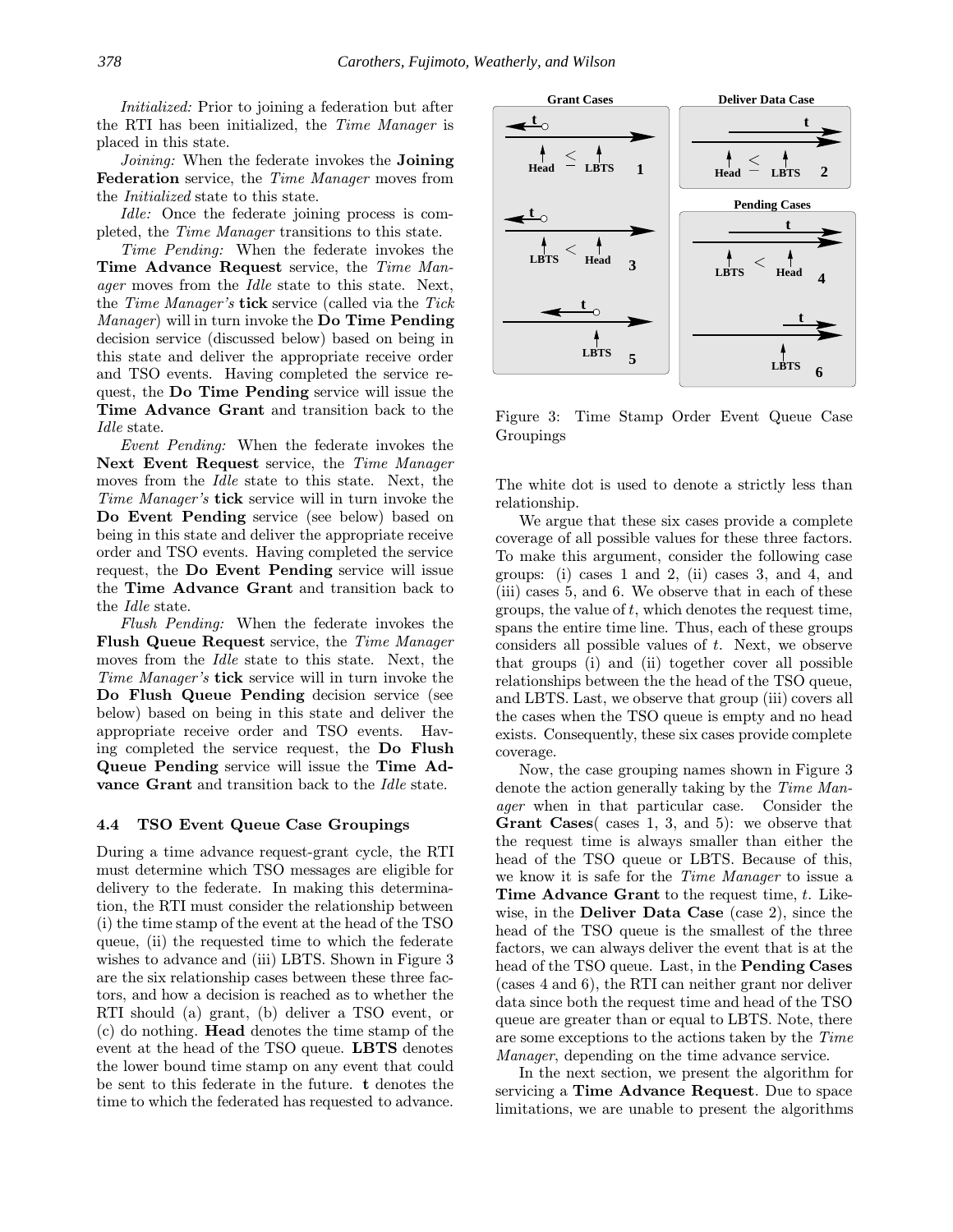```
Time Advance Request( FederationTime t)
 case state of
     IDLE
          if t < LT then
               throw FederationTimeAlreadyPassed()
          end if
          currentLookahead := max( specifiedLookahead,
               LT + currentLook ahead - t)requestTime := t
          LT := tif timeRegulating then
               send newLT((LT + currentLook ahead),requestTime)
          end if
          \text{state} := \text{TIME\_PENDING}more := TRUE\operatorname{fi}fifoRemainingToDequeue\colon=\operatorname{size} of FIFO queue
     EVENT PENDING
     TIME PENDING
     FLUSH PENDING
          error TimeAdvanceAlreadyInProgress
 end case
```
Figure 4: Time Advance Request Service

used to service Next Event Request and Flush Queue Request.

## 4.5 Time Advance Request

When the Time Advance Request service is invoked, shown in Figure 4, the state of the Time Manager is first checked. If the state is anything but Idle an exception is thrown indicating that a time advance service request is already in progress. Next, because the federate can shrink its lookahead during federation execution, the Time Manager must do it in a way that no causality errors result. This gradual shrinking of the lookahead (if necessary) is accomplished by the following expression:  $currentLook ahead =$ max(specifiedLookahead, LT +currentLookahead− t), where currentLookahead is the actual lookahead used by the Time Manager, specifiedLookahead is the smaller lookahead value that has been recently reset by the federate and  $t$  is the request time. This expression guarantees that the federate will advance  $k$  units of time before shrinking the lookahead by  $k$ units.

Then, the request time, t, is stored, and the federate's logical time, LT, is updated. This update of LT may seem inappropriate at this point given that other messages may exist in the TSO queue with a time stamp less than the request time. However, the semantics of this service as stated in the IFSpec stipulate that the federate will be granted to the request time. Moreover, the federate in making this request is stating that any future messages sent to other federates will have a time stamp greater than or equal to  $t + currentLook ahead$ . Consequently, from the IFSpec's point-of-view this behavior is correct, however federates may have events delivered with a time

stamp less than LT. Accordingly, we believe the AMG should consider amending the IFSpec to mitigate this ambiguity.

Next, a *newLT* message that contains  $LT +$ currentLookahead and the request time is broadcast to all other federates along the reliable, FIFO, pointto-point communication links. This  $newLT$  message can be viewed as a null message from Chandy/Misra's null message algorithm (Chandy et. al. 1979). When another time constrained federate's Time Manager receives the newLT message, the logical time plus lookahead value is stored and used to compute LBTS. LBTS for a federate is defined as minimum of all other federates logical clock plus lookahead values and is computed every time a new "LT" value arrives. The  $newLT$  message's request time is stored separately and used to break situations where the next event in the federation is far into the future and the federation is creeping ahead by exchanging  $newLT$  messages because the lookahead is small. This creeping effect only occurs in the Next Event Request and Flush Queue Request services.

Having sent the newLT message, the state of the Time Manager is set to Time Pending. Now, to tell the Tick Manager that the Time Manager has more work to complete, more is set to TRUE. Last, the size of the receive order event queue is stored prior to returning control to the federate. The reason for storing the receive order event queue size will be discussed below.

When the federates yields control to the RTI via the **tick** service, the Tick Manager will invoke the Time Manager's tick service. In this service, the delivery of all receive order events occurs before any TSO events are considered for delivery. Delivering all the receive order events will take several invocations of this service since only one event is delivered per invocation. Also, as a means of flow-control, this service will only deliver the number of receive order events that is equal to the receive order queue size at the time the request was made. This was done to ensure that the amount of time spent processing this service is consistent between successive invocations and to prevent continuous FIFO message arrival from precluding TSO message delivery.

Next, after the receive order events have been delivered, TSO events may be delivered provided the federate is time constrained. Because the state of the Time Manager is Time Pending, the Do Time Pending decision service (see Figure 5) is invoked, which determines which, if any, TSO events are to be delivered to the federate and then the Time Advance Grant is issued. By comparing the request time, the time stamp of the head event of the TSO event queue and LBTS, the proper case grouping can be determined. If the case is Deliver Data, this service will deliver a single TSO event and set more